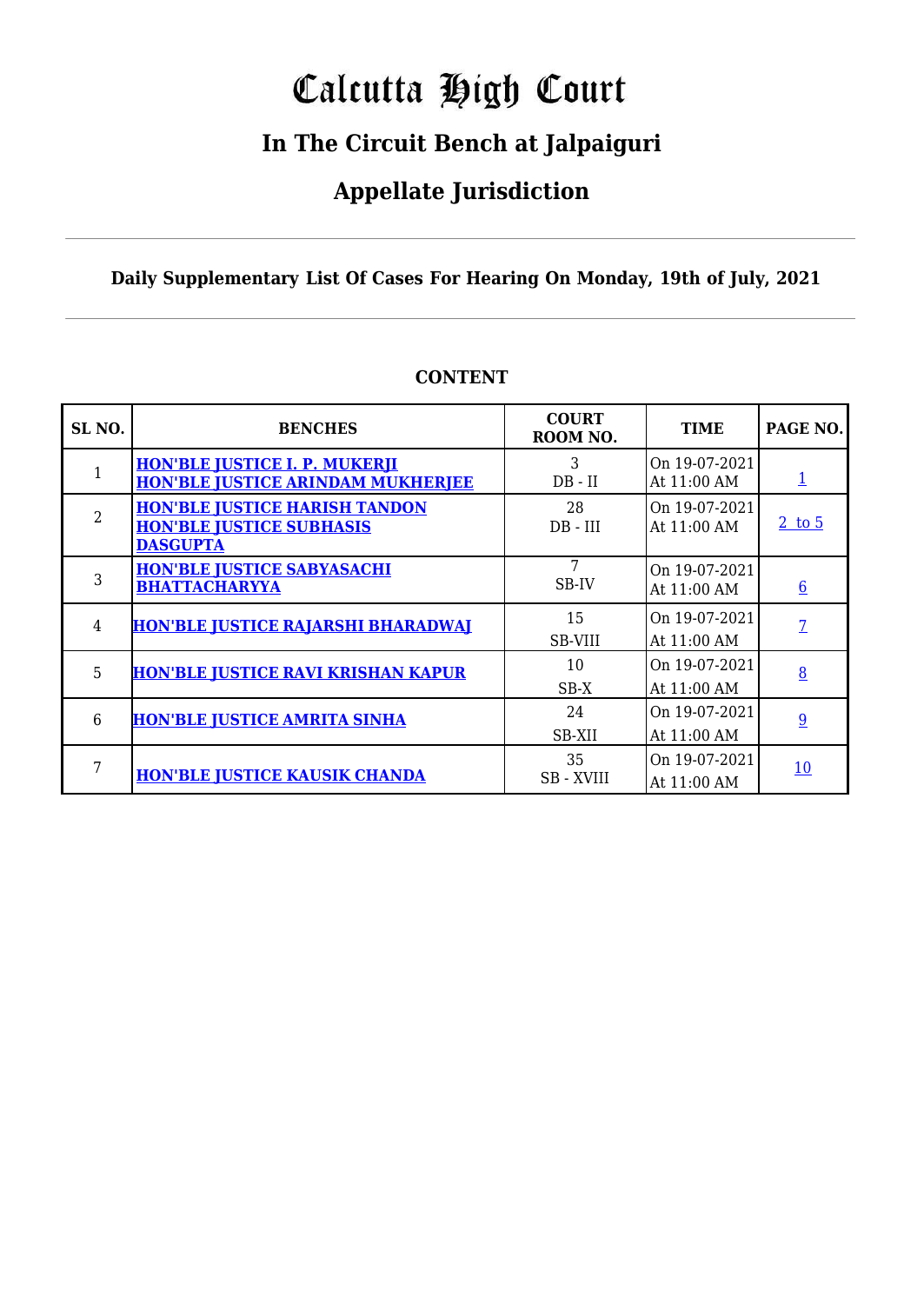

### **Appellate Side**

**DAILY CAUSELIST For Monday The 19th July 2021**

**COURT NO. 3**

**DIVISION BENCH (DB - II)** 

**AT 11:00 AM**

**HON'BLE JUSTICE I. P. MUKERJI HON'BLE JUSTICE ARINDAM MUKHERJEE**

**(VIA VIDEO CONFERENCE)**

#### **FROM PRINCIPAL BENCH**

#### **FOR ADMISSION**

<span id="page-1-1"></span><span id="page-1-0"></span>1 FMAT/29/2021 DR NITIN NAYAK

BAIDURYA GHOSAL

VS BABU NANDA MISHRA AND **ORS** 

IA NO: CAN/1/2021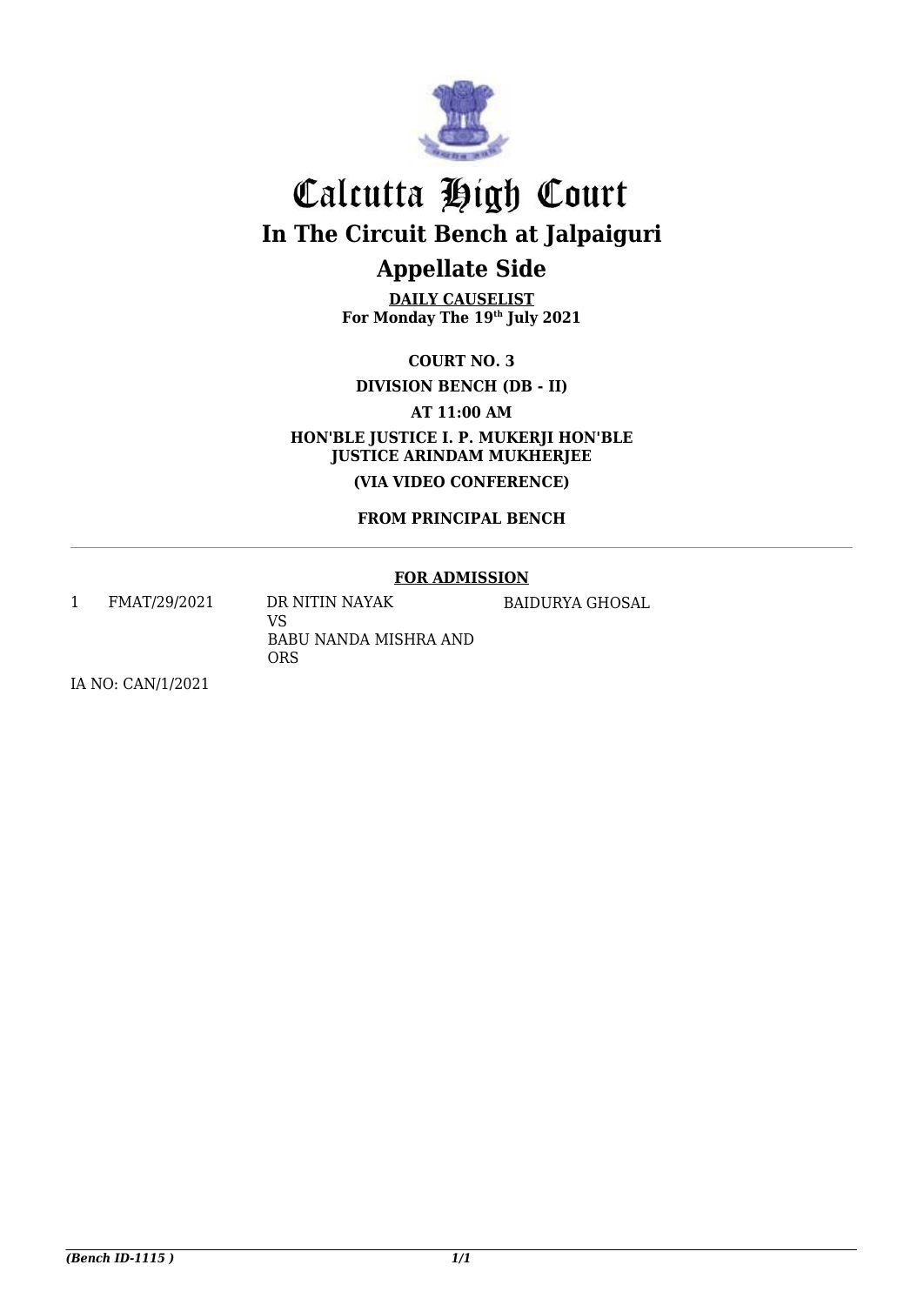

### **Appellate Side**

**DAILY CAUSELIST For Monday The 19th July 2021**

**COURT NO. 28**

**DIVISION BENCH (DB - III)** 

#### <span id="page-2-0"></span>**AT 11:00 AM HON'BLE JUSTICE HARISH TANDON HON'BLE JUSTICE SUBHASIS DASGUPTA**

**(VIA VIDEO CONFERENCE)** 

#### **FROM PRINCIPAL BENCH**

#### <span id="page-2-1"></span>**NOTE : IF THE PETITIONER DOES NOT APPEAR UNDER THE HEADING "FOR ORDER", THE SAME WILL BE DISMISSED**

#### **FOR ORDERS**

| 1 | CRM/687/2021                      | ABHIJIT DAS @ BISWAJIT<br>VS<br>THE STATE OF WEST<br><b>BENGAL</b> | HILLOL SAHA<br><b>PODDER</b> |                                      |
|---|-----------------------------------|--------------------------------------------------------------------|------------------------------|--------------------------------------|
|   | APPLICATION FOR ANTICIPATORY BAIL |                                                                    |                              |                                      |
| 2 | CRM/626/2021                      | DILIP SARKAR VS<br>THE STATE OF WEST BENGAL                        |                              | JAYDEEP KANTA<br><b>BHOWMIK</b>      |
| 3 | CRM/664/2021<br>(20.07.2021)      | MD. ANWARUL SHEIKH AND ORS<br>VS<br>THE STATE OF WEST BENGAL       |                              | JAYDEEP KANTA<br><b>BHOWMIK</b>      |
| 4 | CRM/668/2021<br>(20.07.2021)      | ICHAN ROY @ ECHAN ROY AND ORS<br>VS<br>THE STATE OF WEST BENGAL    |                              | JAYDEEP KANTA<br><b>BHOWMIK</b>      |
| 5 | CRM/677/2021<br>(20.07.2021)      | PRASENJIT ROY @ HANG VS<br>STATE OF WEST BENGAL AND<br>ORS.        |                              | <b>PRAVAS</b><br><b>BHATTACHARYA</b> |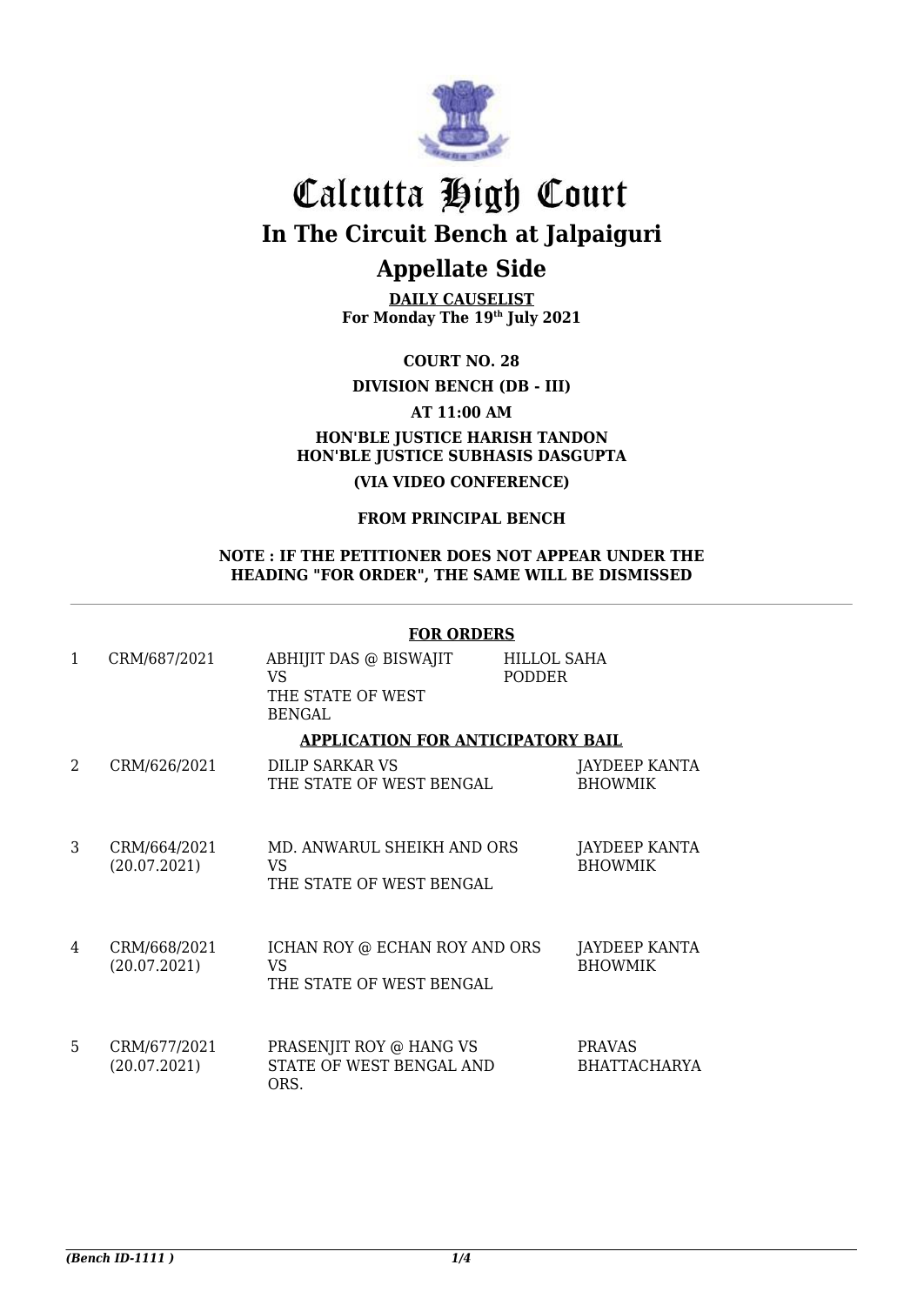| 6  | CRM/692/2021       | TAPASH SARKAR @ TAPAS<br><b>SARKAR</b><br><b>VS</b><br>THE STATE OF WEST<br><b>BENGAL</b> | <b>SUDIP GUHA</b>                               |
|----|--------------------|-------------------------------------------------------------------------------------------|-------------------------------------------------|
| 7  | CRM/700/2021       | GOVINDA SARKAR @ GOVINDA<br><b>KIRTANIA AND ORS</b><br>VS<br>THE STATE OF WEST            | JAYDEEP<br><b>KANTA</b><br><b>BHOWMIK</b>       |
|    |                    | <b>BENGAL</b>                                                                             |                                                 |
| 8  | CRM/707/2021       | MAJINUR RAHAMAN AND ORS<br>VS<br>THE STATE OF WEST<br><b>BENGAL</b>                       | SUBHASISH MISRA                                 |
| 9  | CRM/710/2021       | <b>SURANJIT SARKAR VS</b><br>State of West Bengal                                         | <b>KUSHAL</b><br><b>KUMAR</b><br><b>MUKHERJ</b> |
| 10 | CRM/711/2021       | KIRAN CHANDRA HALDAR<br>@ KIRAN HALDAR VS<br>State of West Bengal                         | <b>SHAHAN SHAH</b>                              |
| 11 | CRM/713/2021       | BIRAJ CHANDRA PAUL VS<br>State of West Bengal                                             | <b>BAIDURYA GHOSAL</b>                          |
| 12 | CRM/720/2021       | DIPAL MUKHIA VS<br>State of West Bengal                                                   | RANJIT SINGH                                    |
| 13 | CRM/724/2021       | <b>ARJUN SARKAR VS</b><br>State of West Bengal                                            | <b>RATAN</b><br><b>CHANDRA</b><br><b>ROY</b>    |
| 14 | CRM/726/2021       | AKKES ALI@AKKESH SEKH AND<br><b>ORS</b><br><b>VS</b><br>State of West Bengal              | RATAN<br><b>CHANDRA</b><br><b>ROY</b>           |
| 15 | CRM/732/2021       | FULBAR SEKH@FULBAR ALI AND<br><b>ORS</b><br><b>VS</b><br>State of West Bengal             | <b>RATAN</b><br><b>CHANDRA</b><br><b>ROY</b>    |
|    |                    |                                                                                           |                                                 |
|    |                    | <b>APPLICATION FOR BAIL</b>                                                               |                                                 |
| 16 | CRM/563/2021       | UJJAL SARKAR<br><b>VS</b><br>THE STATE OF WEST<br><b>BENGAL</b>                           | HILLOL SAHA<br><b>PODDER</b>                    |
|    | IA NO: CRAN/1/2021 |                                                                                           |                                                 |
| 17 | CRM/649/2021       | <b>ANANTA RAY VS</b><br>THE STATE OF WEST BENGAL                                          | SANTANU MAJI                                    |
| 18 | CRM/669/2021       | MUKESH KUMAR THAKUR VS                                                                    | DEBORSHI DHAR                                   |

STATE OF WEST BENGAL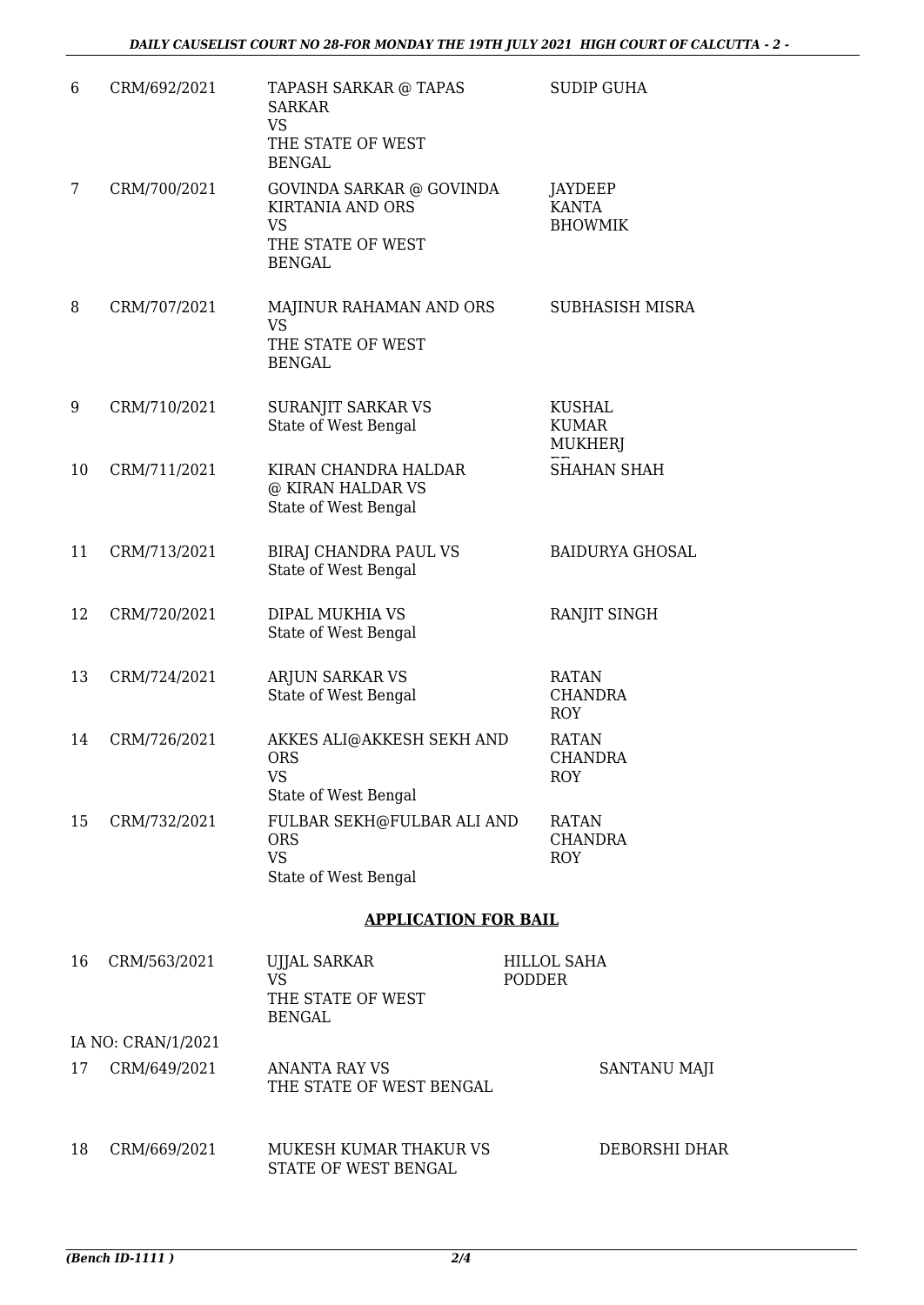| 19 | CRM/673/2021 | <b>BISHAL</b><br><b>KUJUR VS</b><br>THE STATE OF<br><b>WEST BENGAL</b>                  | JAYDEEP KANTA BHOWMIK                  |
|----|--------------|-----------------------------------------------------------------------------------------|----------------------------------------|
| 20 | CRM/674/2021 | DINESH BARMAN AND<br><b>ANR VS</b><br>THE STATE OF<br><b>WEST BENGAL</b>                | <b>SATARUDRIYA</b><br><b>MUKHERJEE</b> |
| 21 | CRM/684/2021 | MD. NIJAMUDDIN<br><b>SAYYED VS</b><br>THE STATE OF<br><b>WEST BENGAL</b>                | ANIRUDDHA BISWAS                       |
| 22 | CRM/690/2021 | <b>LALAN</b><br><b>ROY VS</b><br>State of West Bengal                                   | <b>ABHIJIT GANGULY</b>                 |
| 23 | CRM/695/2021 | RABINDAR SINGH AND<br><b>ANR VS</b><br>THE STATE OF<br><b>WEST BENGAL</b>               | SUBHASISH MISRA                        |
| 24 | CRM/696/2021 | <b>NARAYAN</b><br><b>MANDAL VS</b><br>THE STATE OF<br><b>WEST BENGAL</b>                | <b>SUBHASISH MISRA</b>                 |
| 25 | CRM/704/2021 | NAIMUL HAQUE @ ALI<br>@ NAIMUL ISLAM<br><b>VS</b><br>THE STATE OF<br><b>WEST BENGAL</b> | <b>JAYDEEP KANTA</b><br><b>BHOWMIK</b> |
| 26 | CRM/705/2021 | <b>SAHIN</b><br>MIA VS<br>THE STATE OF<br><b>WEST BENGAL</b>                            | HILLOL SAHA<br><b>PODDER</b>           |
| 27 | CRM/706/2021 | <b>MOMINUR</b><br>MIA VS<br>THE STATE OF<br><b>WEST BENGAL</b>                          | HILLOL SAHA<br>PODDER                  |
| 28 | CRM/723/2021 | GOPI<br><b>BAL VS</b><br>State of West Bengal                                           | RANJIT SINGH                           |
| 29 | CRM/725/2021 | <b>ANIK</b><br>CHAKRABORTY@BABA<br>I VS<br>State of West Bengal                         | RATAN CHANDRA<br><b>ROY</b>            |
| 30 | CRM/748/2021 | RANJAN ROY AND<br><b>ANR VS</b><br>State of West Bengal                                 | NASER ALI                              |
| 31 | CRM/749/2021 | <b>SUJAN BARMAN</b><br>ALIAS SUJAN ROY<br><b>BARMAN VS</b><br>State of West Bengal      | SABIR ALI                              |

#### **APPLICATION**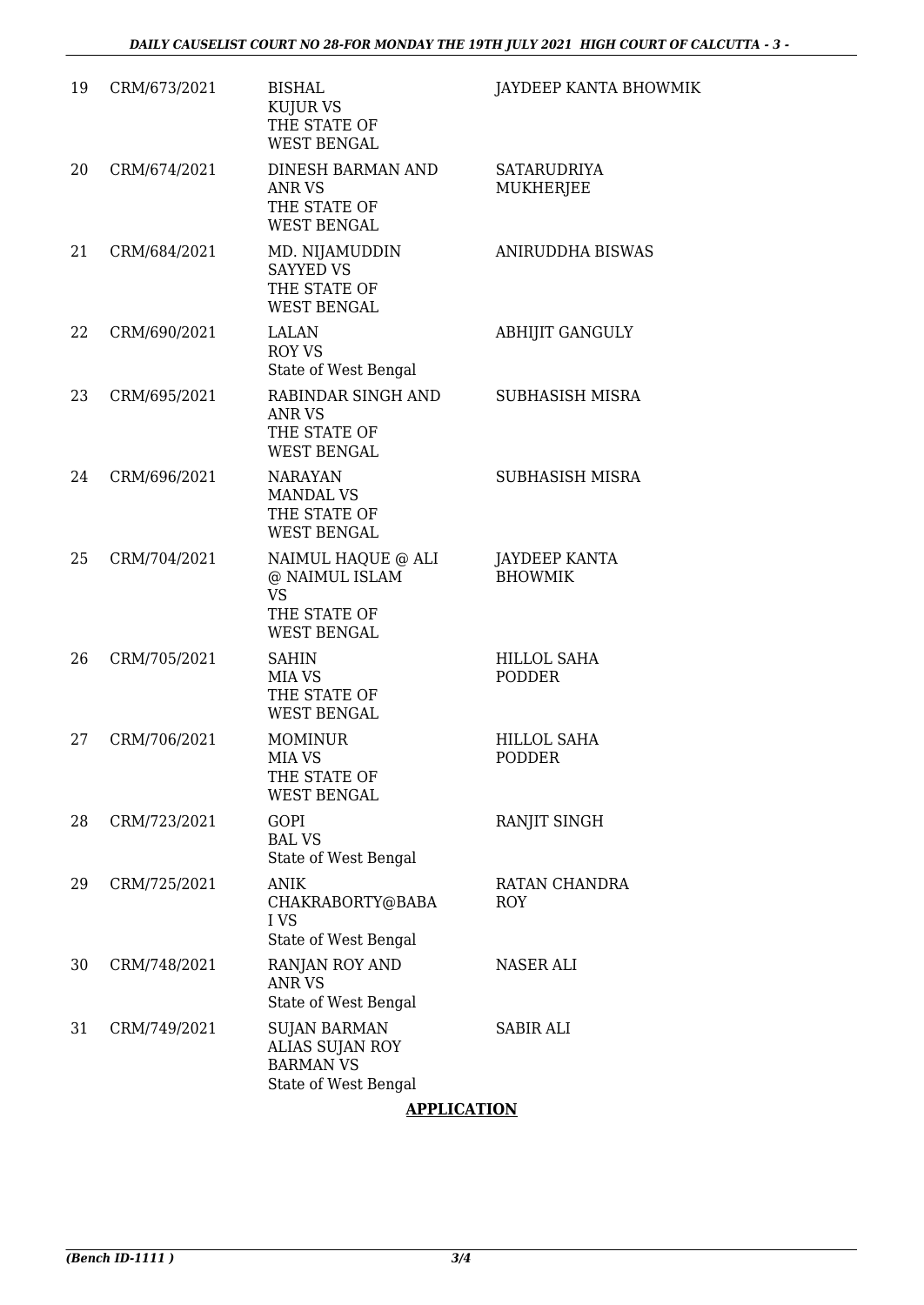| 32 | In CRM/292/2021                   | IA NO. CRAN/1/2021 BANI BANERJEE AND ORS<br>Vs<br>THE STATE OF WEST<br><b>BENGAL</b>      | <b>HILLOL SAHA</b><br><b>PODDER</b><br><b>HILLOL SAHA</b><br><b>PODDER</b> |
|----|-----------------------------------|-------------------------------------------------------------------------------------------|----------------------------------------------------------------------------|
| 33 |                                   | IA NO. CRAN/1/2021 AWDHESH KUMAR SINGH<br>Vs.<br>UNION OF INDIA AND ANR                   | <b>BIJAY BIKRAM DAS</b><br><b>BIJAY BIKRAM DAS</b>                         |
|    | In CRM/317/2021                   |                                                                                           |                                                                            |
| 34 |                                   | IA NO. CRAN/1/2021 RAMESH MANJU BISHNOI@<br>RAMESH MANJU BISHNOY@<br>RAMESH KUMAR BISHNOI | PRITAM ROY<br>PRITAM ROY                                                   |
|    | In CRM/497/2021                   | Vs<br>THE STATE OF WEST<br><b>BENGAL</b>                                                  |                                                                            |
| 35 | IA NO. CRAN/2/2021 CHANDAN LASKAR | Vs<br>THE STATE OF WEST                                                                   | SUBHASISH MISRA<br>SUBHASISH MISRA                                         |
|    | In CRM/579/2021                   | <b>BENGAL</b>                                                                             |                                                                            |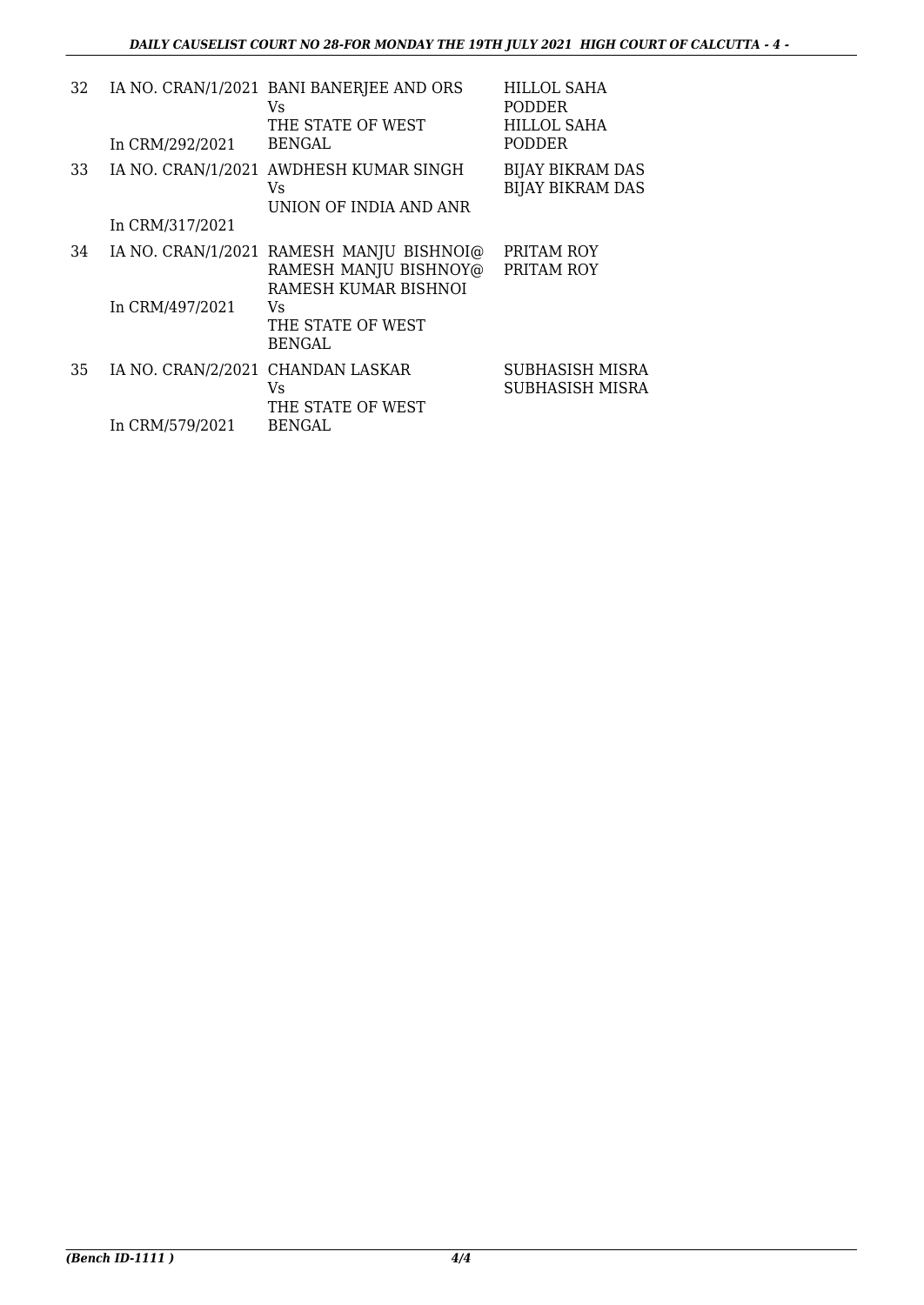

### **Appellate Side**

**DAILY CAUSELIST For Monday The 19th July 2021**

**COURT NO. 7**

<span id="page-6-0"></span>**SINGLE BENCH (SB-IV) AT 11:00 AM HON'BLE JUSTICE SABYASACHI BHATTACHARYYA (VIA VIDEO CONFERENCE)**

#### **FROM PRINCIPAL BENCH**

#### <span id="page-6-1"></span>**CIRCUIT BENCH MATTERS WILL BE TAKEN UP AFTER COMPLETION OF CALCUTTA HIGH COURT, APPELLATE SIDE MATTERS**

#### **CIVIL MOTION**

| 1 | CO/64/2021 | MITALI ROY GUHA<br>VS<br>MIHIR GUHA AND ORS                             | DEBORSHI DHAR     |
|---|------------|-------------------------------------------------------------------------|-------------------|
| 2 | CO/65/2021 | KOUSHIK DE SARKAR<br>VS<br>SURANJANA DE SARKAR                          | PRANTICK GHOSH    |
| 3 | CO/66/2021 | M/S MANA ENTERPRISE<br>AND ORS<br>VS<br>PUNJAB NATIONAL BANK<br>AND ANR | AJIT KUMAR MISHRA |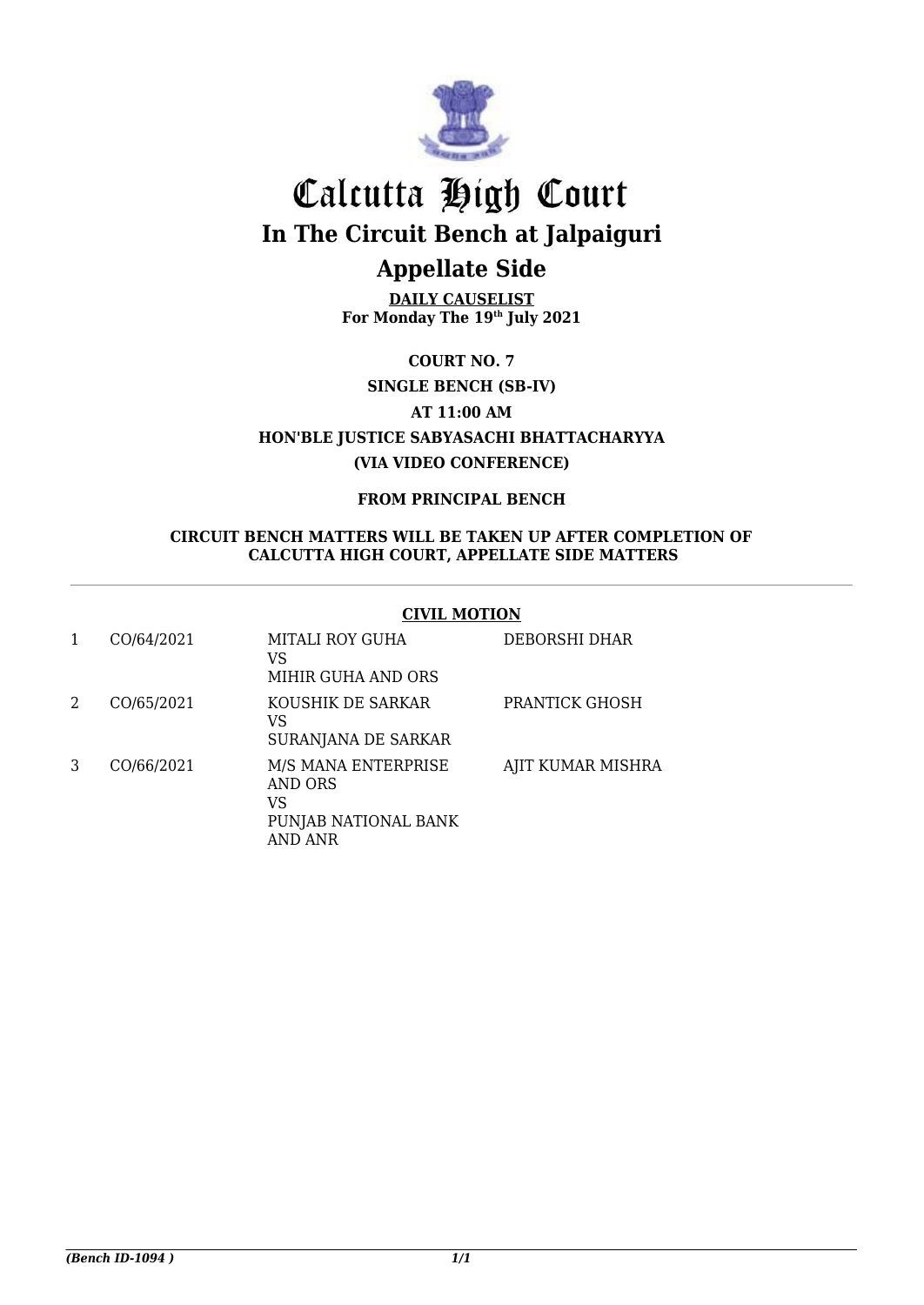

## **Appellate Side**

**DAILY CAUSELIST For Monday The 19th July 2021**

**COURT NO. 15 SINGLE BENCH (SB-VIII) AT 11:00 AM HON'BLE JUSTICE RAJARSHI BHARADWAJ (VIA VIDEO CONFERENCE)**

#### **FROM PRINCIPAL BENCH**

**MOTION**

<span id="page-7-1"></span><span id="page-7-0"></span>1 WPA/1105/2021 SUBHASH CHAND NEGI

VS UNION OF INDIA AND ORS AJAY SINGHAL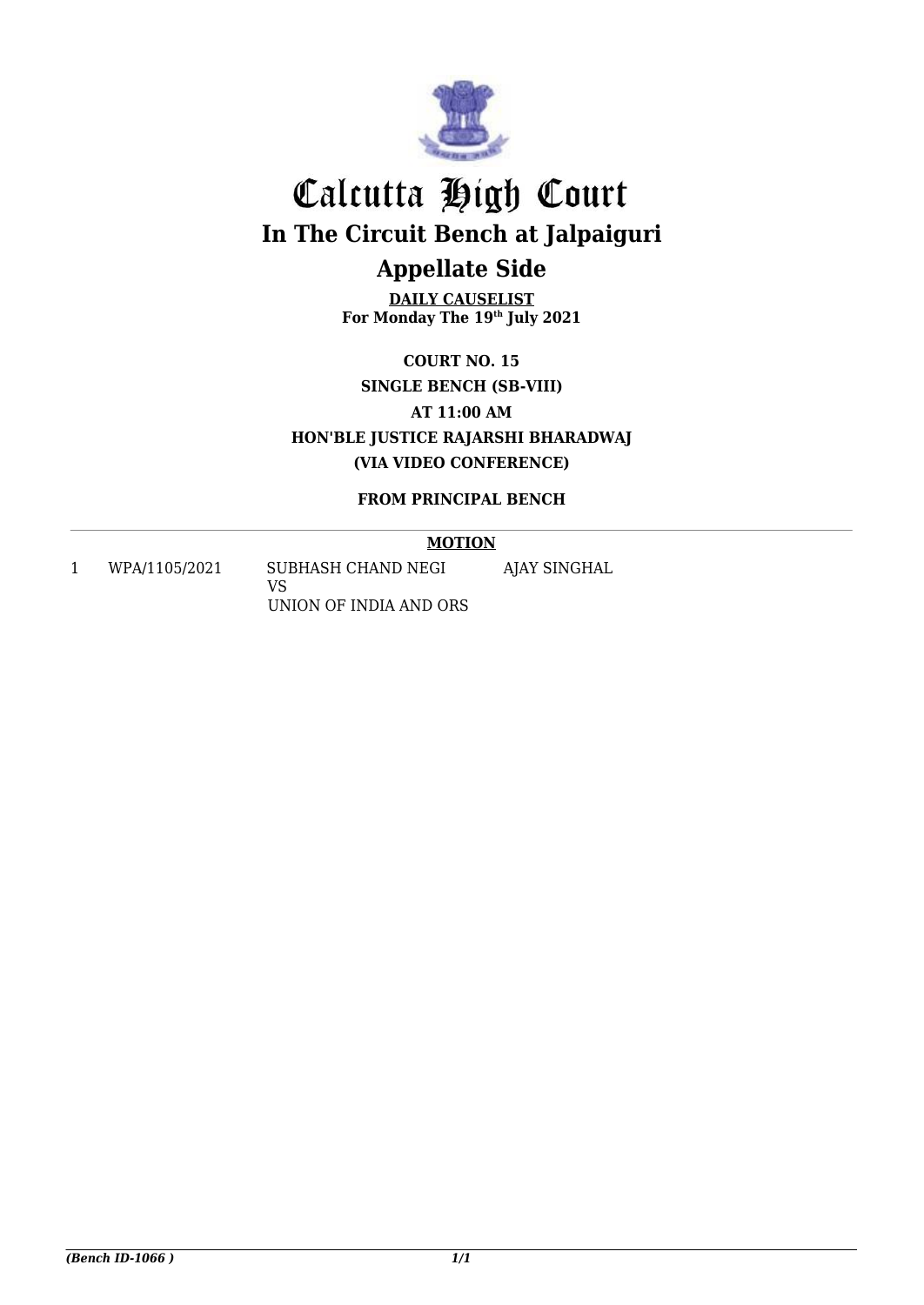

### **Appellate Side**

**DAILY CAUSELIST For Monday The 19th July 2021**

**COURT NO. 10 SINGLE BENCH (SB - X) AT 11:00 AM HON'BLE JUSTICE RAVI KRISHAN KAPUR (VIA VIDEO CONFERENCE)**

**FROM PRINCIPAL BENCH**

#### **TO BE MENTIONED**

<span id="page-8-1"></span><span id="page-8-0"></span>1 WPA/657/2021 KAMLESH KUMAR

**CHOUDHARY** VS UNION OF INDIA AND ORS SURESH KUMAR MITRUKA

IA NO: CAN/1/2021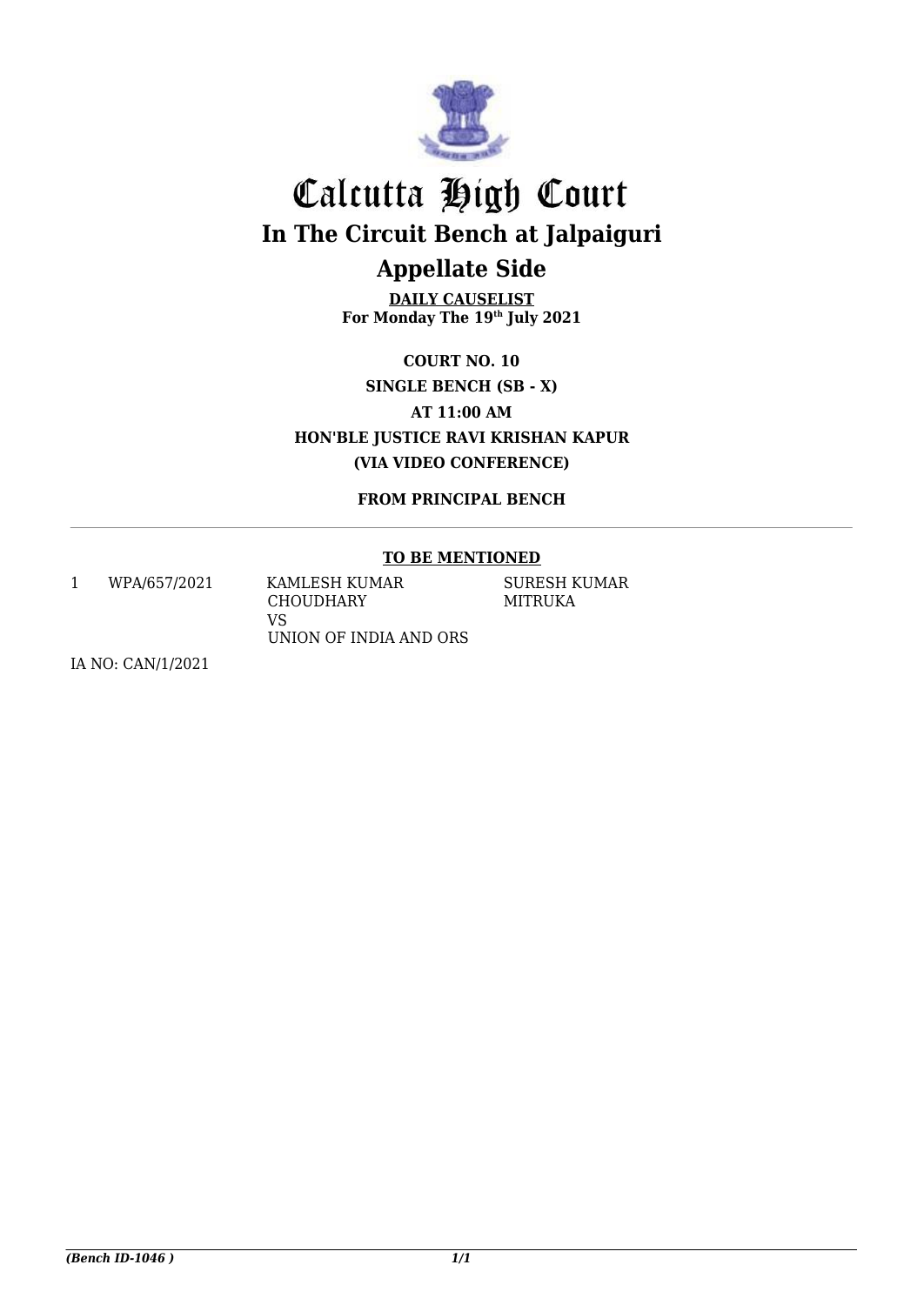

### **Appellate Side**

**DAILY CAUSELIST For Monday The 19th July 2021**

**COURT NO. 24 SINGLE BENCH (SB - XII) AT 11:00 AM HON'BLE JUSTICE AMRITA SINHA (VIA VIDEO CONFERENCE)**

#### **FROM PRINCIPAL BENCH**

**MOTION**

<span id="page-9-1"></span><span id="page-9-0"></span>1 WPA/1087/2021 BIDHAN SARKAR

VS STATE OF WEST BENGAL AND ORS.

DEBAJYOTI DEB